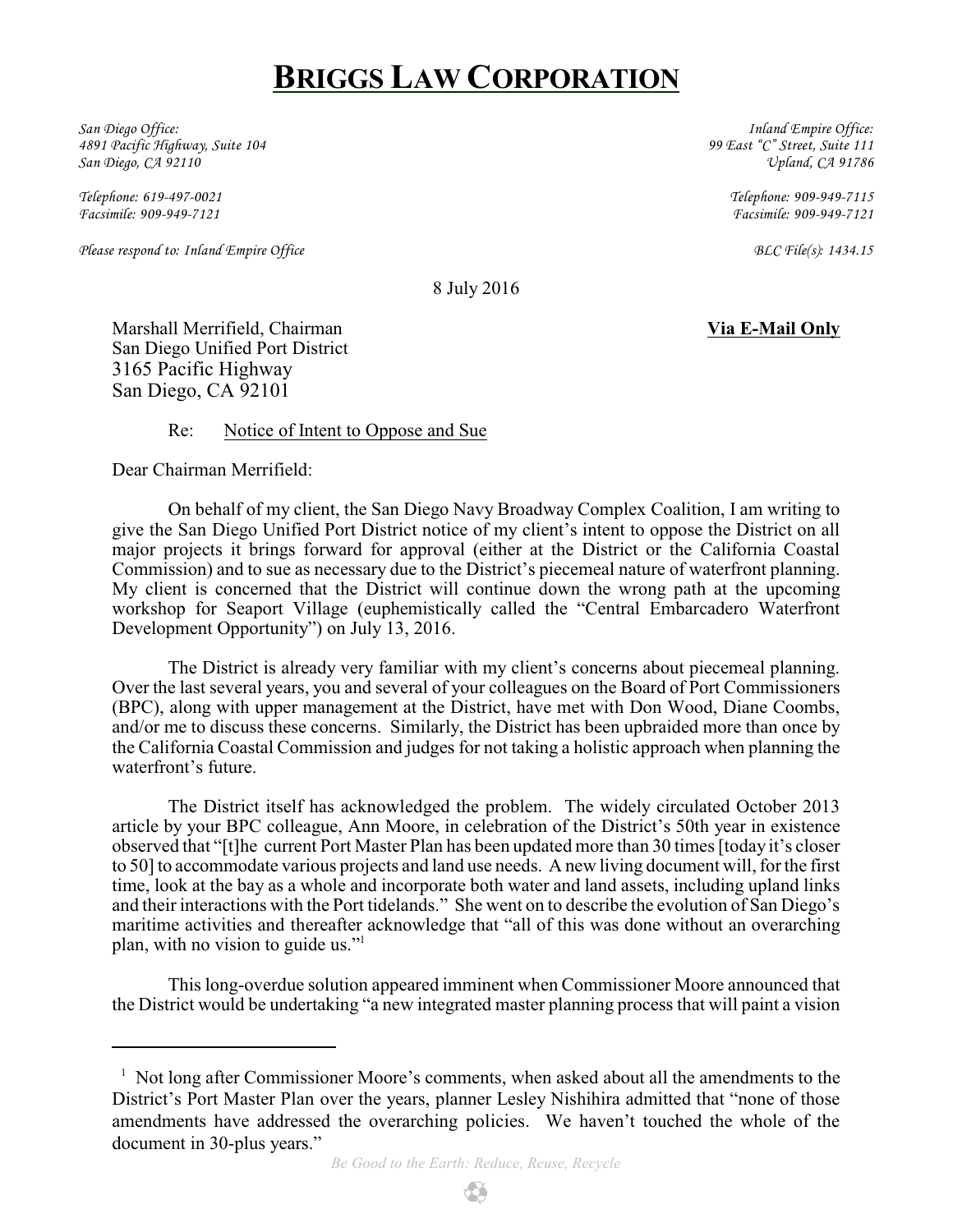and create an actionable and flexible blueprint to guide the evolution of our bay for the next five decades." As she rightlyadmitted, "[u]ntil now, improvements above and below the water have been approached as individual projects, in piecemeal fashion, with the focus historically on San Diego's downtown waterfront." To begin remedying the situation, the BPC approved the Vision Statement and Guiding Principles in 2014 and the Framework Report ("complet[ing] the final portion of the visioning effort") in 2015. Significantly, the Framework Report states (with my emphasis): "The *Port Master Plan Update* is intended to *proactively and constructively* address land use compatibility issues within the District, as well as with adjacent jurisdictions; and be based on a set of long-range, planning principles that form a framework for implementing a 50-year vision."

I emphasize "Port Master Plan Update" and "proactivelyand constructively" to highlight why my client believes the District has gone off course, back to its old ways. As everyone knows, the update is far from complete. Indeed, the District's May 2, 2016 estimate of the timeline for completing the update shows Coastal Commission approval in late 2018 – more than two years from now. Yet that same timeline shows major site-specific projects at the Tenth Avenue Marine Terminal, the Central Embarcadero (*i.e.*, Seaport Village), and Harbor Island completing their environmental reviews *before* the integrated plan's update is completed. Given that by law the environmental reviews can only be performed *after* a definite project description exists, how can the District expect to be finishing environmental reviews of site-specific projects that presumably will conform to an update that hasn't been finalized? (Answer: It can't.)

My clients have been strong supporters of the integrated-planning process from the beginning. What the timeline tells the public is that the District, despite talking a good game, is no longer serious about, as Commissioner Moore put it, "look[ing] at the bay as a whole" and avoiding development "in piecemeal fashion." (Cynics might argue that the District never was.)

Making this change in direction even worse is the District's secrecy along the way. The District has a poor record of transparency when it comes to planning. To take one example: the District's website doesn't even contain the request for proposals (RFP) for the Harbor Island and Central Embarcadero opportunities. Instead it directs people to anotherwebsite, Planet Bid Systems, where the RFPs and related documents *cannot* be downloaded because the response period has closed. Putting documents on the internet but making them inaccessible is not transparency.

Here's another example: The District's initial plan was to review each response to the Seaport Village RFP in private meetings with the proponents. The "Evaluation Procedure" section of the RFP states (on page 21 of 27) that "[t]he Selection Review Panel will evaluate the proposals." *There is no mention of the public*. Fortunately the plan changed at the last minute, thanks to pressure from many quarters, and the result was a two-day open house at the Convention Center scheduled on short notice.<sup>2</sup> The open house was appropriate and appreciated; having to pressure the District to hold the open house was neither.

My client does not want to have to continue fighting the District's approach to carrying out its public-trust responsibilities (though it will not shy away from doing so). The better course is for the District to ensure that the integrated-planning process is completed before anymajor site-specific

<sup>&</sup>lt;sup>2</sup> My client presumes that there will be no private meetings with any Selection Review Panel because the open house occurred on June 13 and 14 – the same days set aside in the RFP for interviews with the Panel. According to the RFP, "[n]o other interview dates will be provided." If the District still intends to hold any interviews, please let me know immediately. My client thinks such interviews would be a very bad idea.